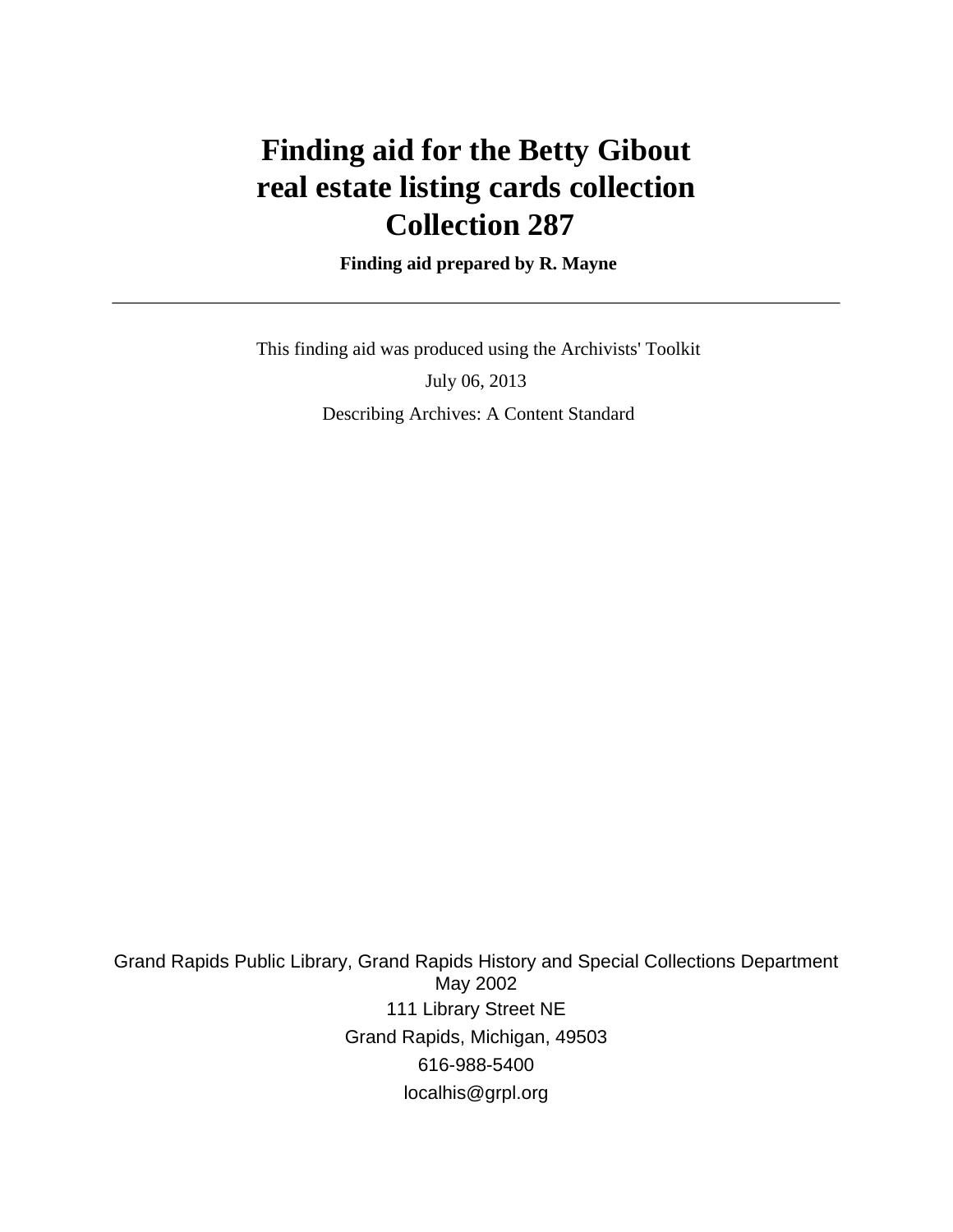## **Table of Contents**

 $\overline{\phantom{a}}$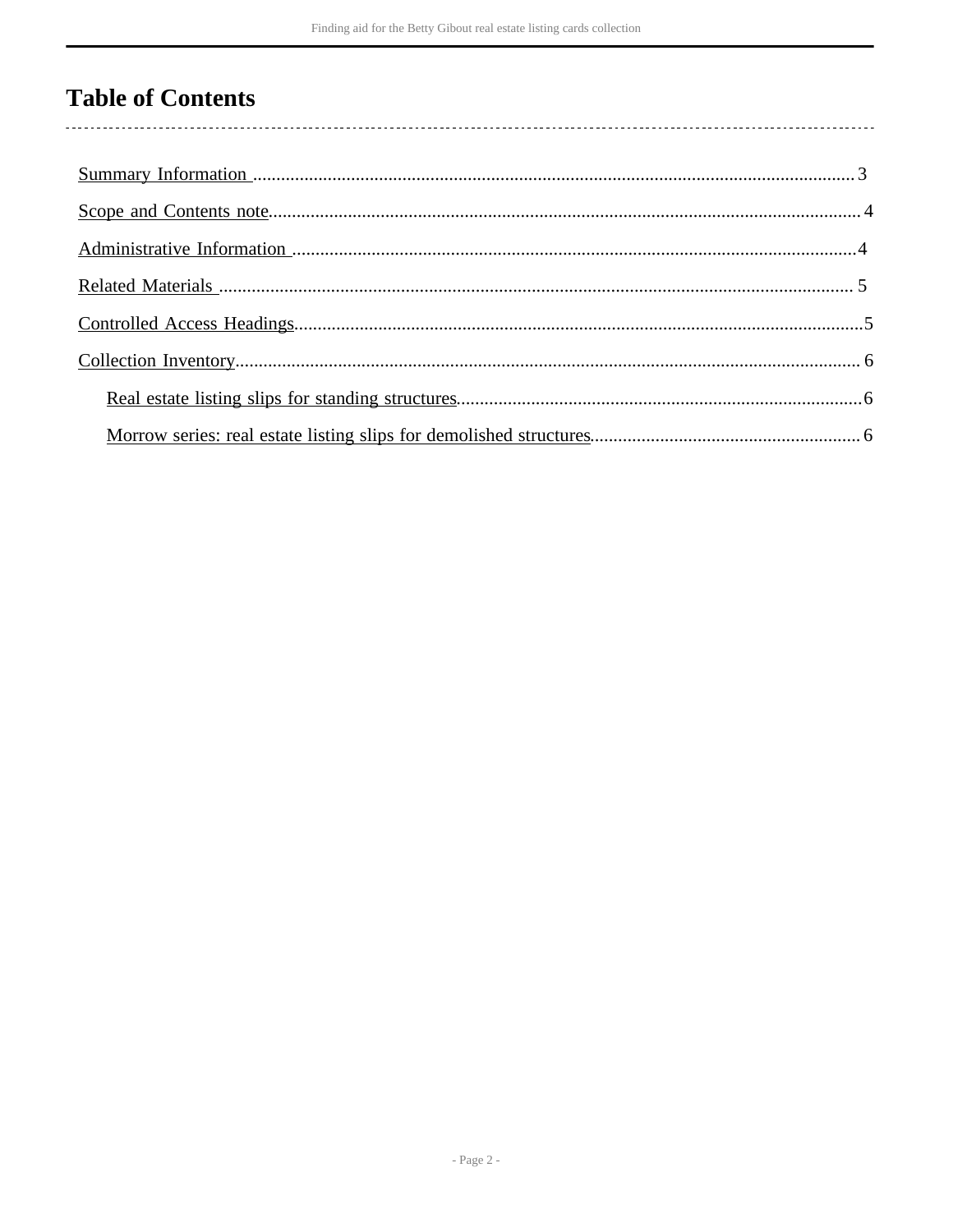# <span id="page-2-0"></span>**Summary Information**

...................................

| <b>Repository</b>    | Grand Rapids Public Library, Grand Rapids History and Special<br><b>Collections Department</b>                                                                                                                                                                                                                                                                                                                                                                                                                                                                      |
|----------------------|---------------------------------------------------------------------------------------------------------------------------------------------------------------------------------------------------------------------------------------------------------------------------------------------------------------------------------------------------------------------------------------------------------------------------------------------------------------------------------------------------------------------------------------------------------------------|
| <b>Title</b>         | The Betty Gibout real estate listing cards collection                                                                                                                                                                                                                                                                                                                                                                                                                                                                                                               |
| Date [inclusive]     | circa 1953-1990s, no date                                                                                                                                                                                                                                                                                                                                                                                                                                                                                                                                           |
| <b>Extent</b>        | 4.1 Linear feet                                                                                                                                                                                                                                                                                                                                                                                                                                                                                                                                                     |
| <b>Location note</b> | The main integrated file is housed in card catalog cabinets in the public<br>service area of GRHSC. Items identified by Father Dennis Morrow,<br>with the assistance of others, as being listings for buildings no longer in<br>existence, or in some cases the last slip for a unique structure, are removed<br>to a separate file housed in the Archives, as they are identified.                                                                                                                                                                                 |
| Language             | English                                                                                                                                                                                                                                                                                                                                                                                                                                                                                                                                                             |
| <b>Abstract</b>      | This collection includes printed slips documenting real estate for sale in<br>the Greater Grand Rapids, Michigan area. The slips include commercial<br>and residential properties as well as vacant land. The slips usually include<br>an image of the property on one side with a sales description on the other<br>side. Slips from George A. Miller Real Estate, as well as those received<br>from the Western Michigan Realty Group and Greenridge Realty are<br>present in the collection. The cards cover a period from the early 1950s to<br>the late 1990s. |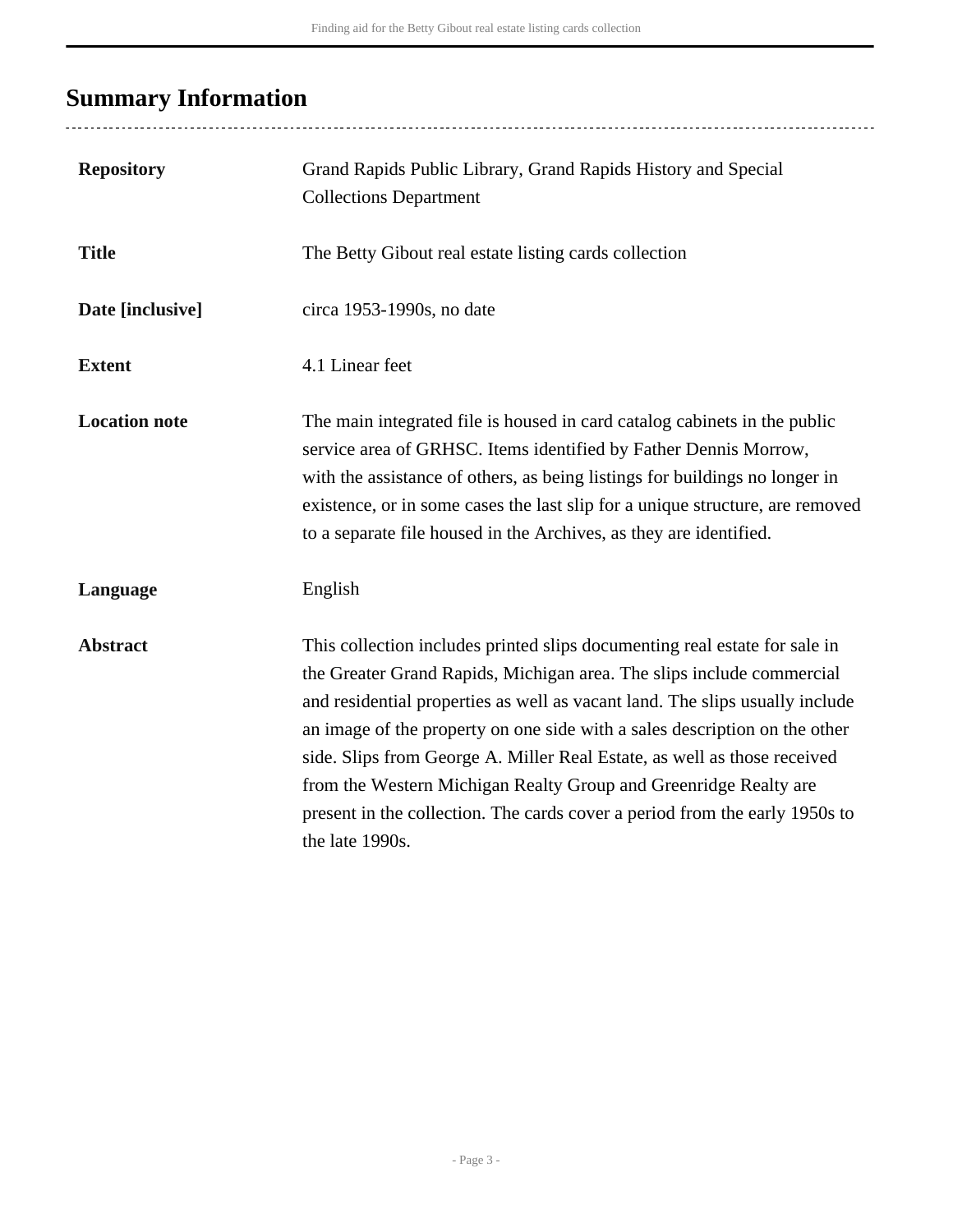### <span id="page-3-0"></span>**Scope and Contents note**

The George Miller Collection, #112 previously included the real estate multiple listing cards received from his 1990 accession, along with his pictorials listed in this finding aid. The listing cards were initially divided into two series, each arranged alphabetically, the first covering the period 1953-1962; the second the period 1963-1971. Around 1993, Local History Desk staff member Betty Gibout undertook the task of interfiling the 2 separate alphabets into one file. No documentation was kept to indicate which slips came from which original accession and firm, i.e. provenance was not maintained.

In 1996, 1998 and 2002, additional accessions of real estate listing slips were received, including some that had once belonged to the George Miller firm, through the Kirchgessner gift. It was believed that the 1996 accession of the Perschbacher accession duplicated many of the Miller entries, and the decision was made to keep it separate, maintaining the collections integrity instead of interfiling. Accession documents state the gift has approximately 200,000 cards, dating back to the 1940's. The bulk of the material appears to be from the early 1950s to the early 1980s.

By 2003, the initial George Miller gift, Roberta Horton's Greenridge Realty 1996 accession, plus the 2002 Kirchgessner, Western Michigan Realty Group gift of slips once belonging to George Miller, had been integrated into one filing order in Coll. 287.

Listing cards for razed or otherwise demolished structures are being withdrawn from the larger order of Coll. 287, to a separate smaller file, by Father Dennis Morrow. But, it is believed that no items have been removed from Coll. 286.

All of the various files are arranged first alphabetically by street name, then numerically within that street name. While Coll. 287 remains housed in wooden card catalog cabinets located on the open floor, the Perschbacher has been moved to acid free boxes, and is secured in the environmentally controlled closed stacks.

## <span id="page-3-1"></span>**Administrative Information**

#### **Publication Information**

Grand Rapids Public Library, Grand Rapids History and Special Collections Department May 2002

#### **Immediate Source of Acquisition note**

Various donors and accessions, see series statements.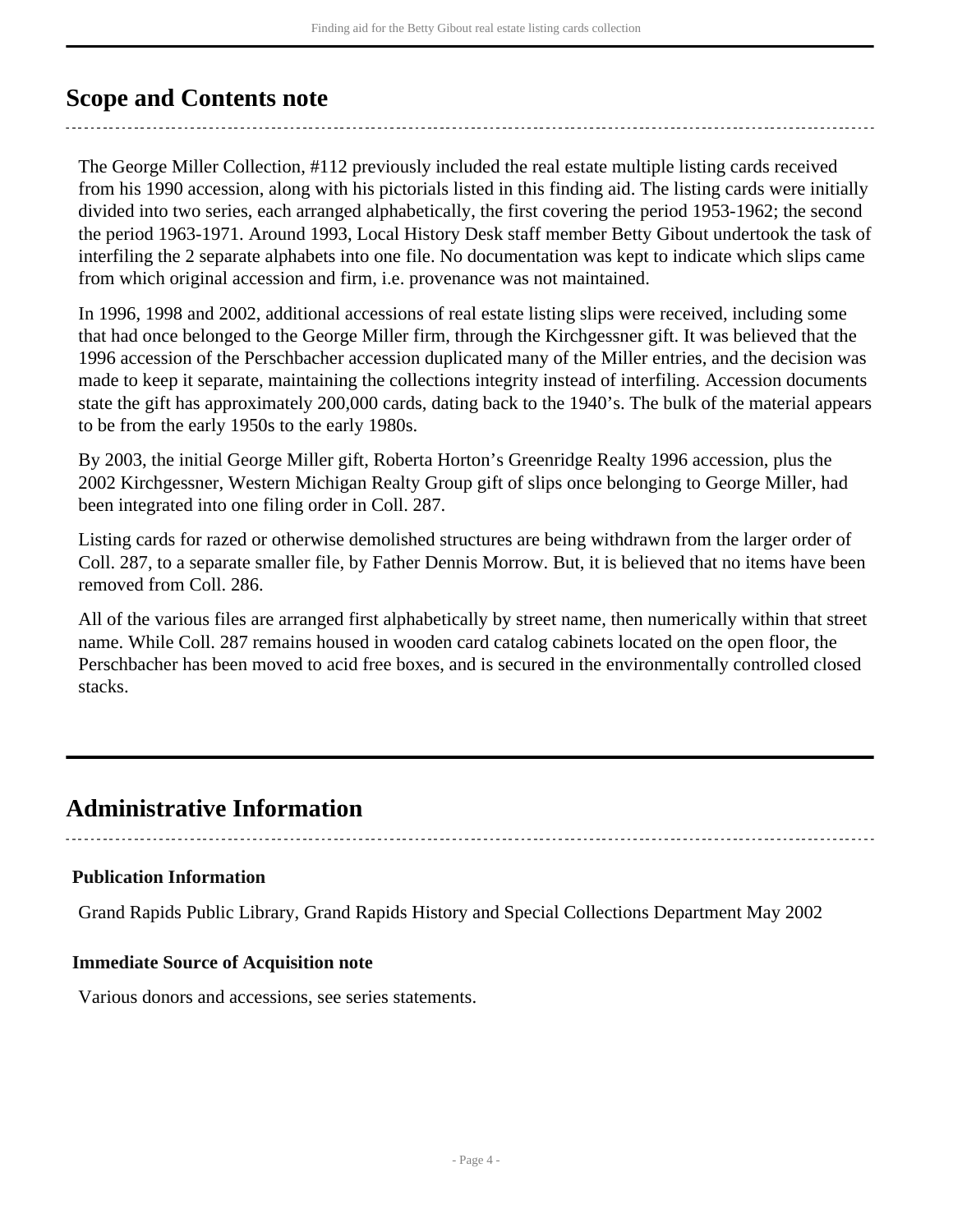## <span id="page-4-0"></span>**Related Materials**

### **Related Archival Materials note**

See also the assessing files, which are now held at the city archives.

Coll. 112, George A. Miller Pictorials. Includes select actual photos used in real estate advertising. Miller was one of the realtors/contributors of slips for Coll. 287. The images in Coll. 112 may provide additional information about the same or different properties.

Coll. 286, Perschbacher Real Estate List Slip Collection. Contains data similar to Coll. 287. Located in acid free boxes in the Archives.

## <span id="page-4-1"></span>**Controlled Access Headings**

### **Geographic Name(s)**

- Grand Rapids (Mich.) -- History
- Kent County (Mich.) -- History

#### **Subject(s)**

- Buildings -- Michigan -- Grand Rapids
- Dwellings -- Michigan -- Grand Rapids
- Real estate listings -- Michigan -- Grand Rapids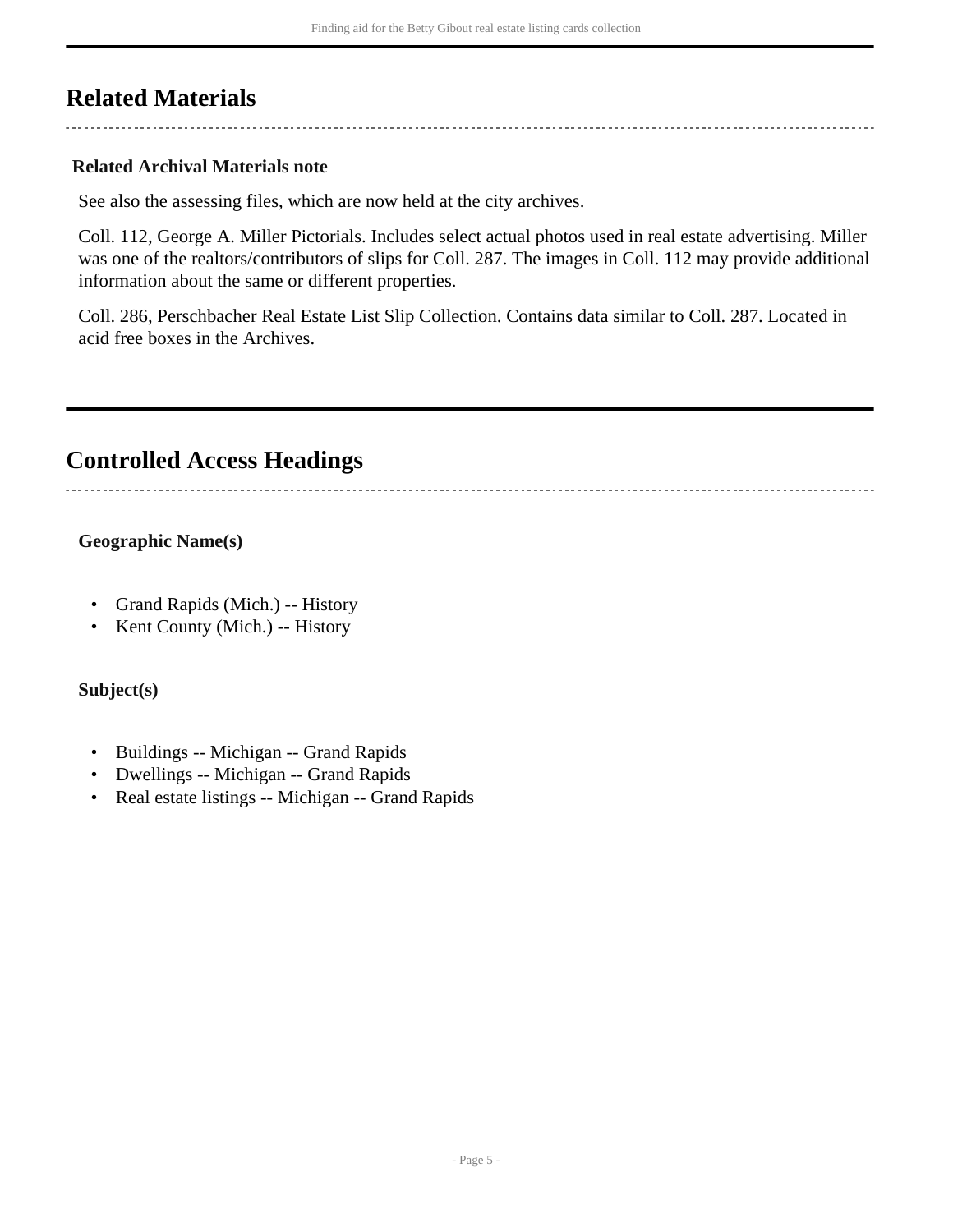### <span id="page-5-0"></span>**Collection Inventory**

#### <span id="page-5-1"></span> **Series I Real estate listing slips for standing structures**

#### **Scope and Contents note**

These items are located in the old card catalog cabinets on the public service floor of the department. They are arranged alphabetically and then numerically, by address. When it is known that the building is razed, the slips are moved to Series II. Some slips for demolished buildings may be included if it has not yet been discovered that the building has been razed

<span id="page-5-2"></span>

|                             | <b>Box</b>     |
|-----------------------------|----------------|
| 1st to Bradford             |                |
| <b>Breens to Century</b>    | $\overline{2}$ |
| <b>Chapman to Dickinson</b> | 3              |
| Division to Fox             | $\overline{4}$ |
| Francis to Grand            | 5              |
| Grandville to Indiana       | 6              |